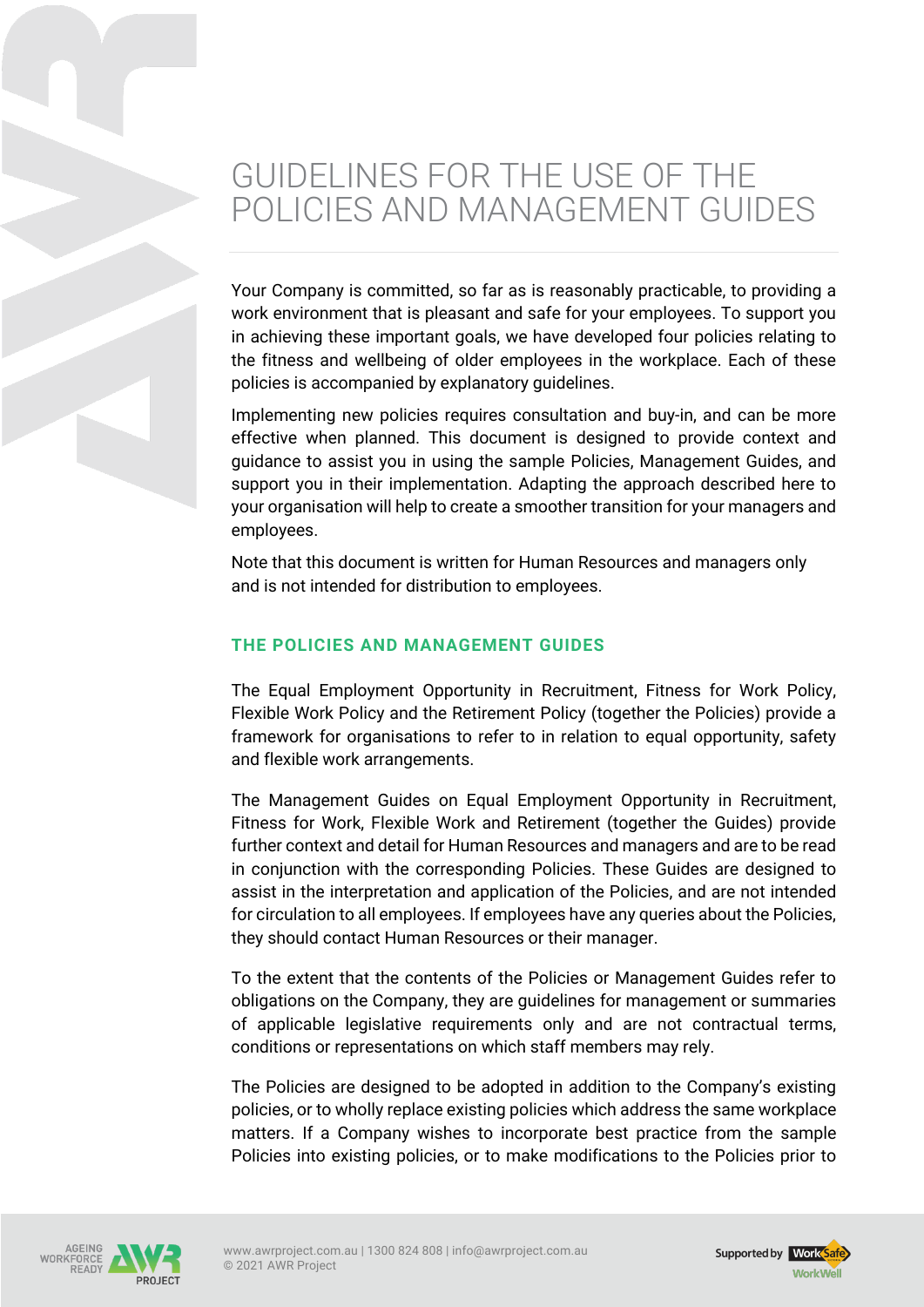implementation, then please seek legal advice to ensure your policies meet minimum legal requirements.

The Policies and Guides have been written by HR Legal, a law firm which specialises in workplace relations and safety law for employers nationally.

# **IMPLEMENATION GUIDANCE**

There are four steps in introducing or updating policies, each of which are described in more detail below:

- 1. Engage and develop
- 2. Prepare
- 3. Transition
- 4. Embed

### **ENGAGE AND DEVELOP**

Before a new policy can be implemented, it needs to be written specifically for your organisation. While this process has been started for you with the sample Policies, consultation with relevant stakeholders is still beneficial.

During this consultation:

- Get clear on the 'why': one of the first steps is gaining clarity around why policy changes need to happen, and what you are hoping to achieve. This will help guide the rest of the implementation.
- Consider approval requirements: who will approve the policy and does your organisation have a specific process that must be followed.
- Engage stakeholders: consulting with stakeholders (managers, employees, health and safety representatives, Unions etc.) can help you gain insights into current policy gaps, what changes people would like to see and challenges that might be encountered. It is not the goal to please everyone, but stakeholders can provide valuable insights and help to create awareness and buy-in. In person consultations, surveys and team meetings are some good avenues for this type of engagement.
- Nominate change champions: it can be useful to get the support of people (senior leaders, managers and front-line employees) that advocate for the policy change. Having some 'change agents' on the ground championing the new policy is helpful for engagement and buy-in.



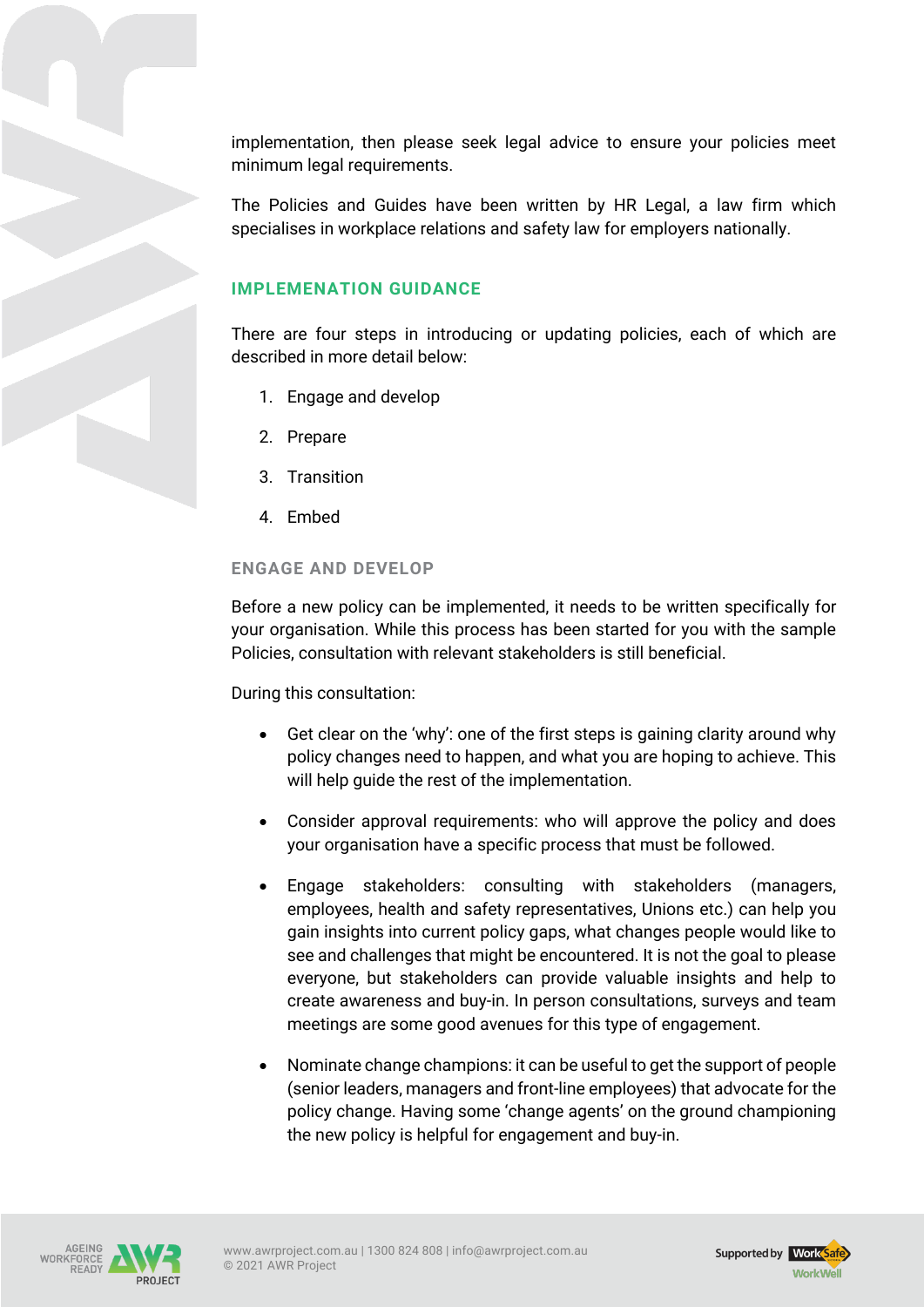• Understand the legislation: when developing a new policy, it is crucial that you understand and comply with all legal requirements. The AWR templates are legally compliant, but you have an EBA that requires consultation, or want to make changes for any other reason, then it will be important to seek legal advice.

After consultation, the policy can be drafted along with any supporting documents you might need. Using pre-existing templates is a fantastic start, but it's important that any new policy is tailored to your specific organisation and reviewed in conjunction with existing policies and procedures.

## **PREPARE**

Once the policy has been drafted, the next step is to finalise the document and prepare for its implementation. This step is critical step in facilitating the transition and laying the groundwork to embed the policy changes.

## During this phase:

- Create a communications plan: good communications is a critical aspect of any successful policy change. An effective plan should include:
	- o Multiple channels: such as emails, team meetings, information boards, and even messages attached to people's payslips
	- $\circ$  Clear purpose: explain the reasoning and purpose of the policy changes, as well as when and how the new policy will come into effect
	- $\circ$  Be engaging: keep the communications as brief as possible while still covering the key information and the impact on employees in an engaging way
	- o Acknowledge receipt: consider whether employees need to acknowledge they have received and read the new policy
	- o Invite feedback: create a mechanism for employees to provide feedback and raise concerns throughout the transition period
- Conduct a training needs analysis: consider whether any new training will be needed for employees to understand or implement the new policy.
- Consider implementation options: there are lots of different ways to implement a new policy such as rolling it out in its entirety or in stages, or piloting it in one location first.